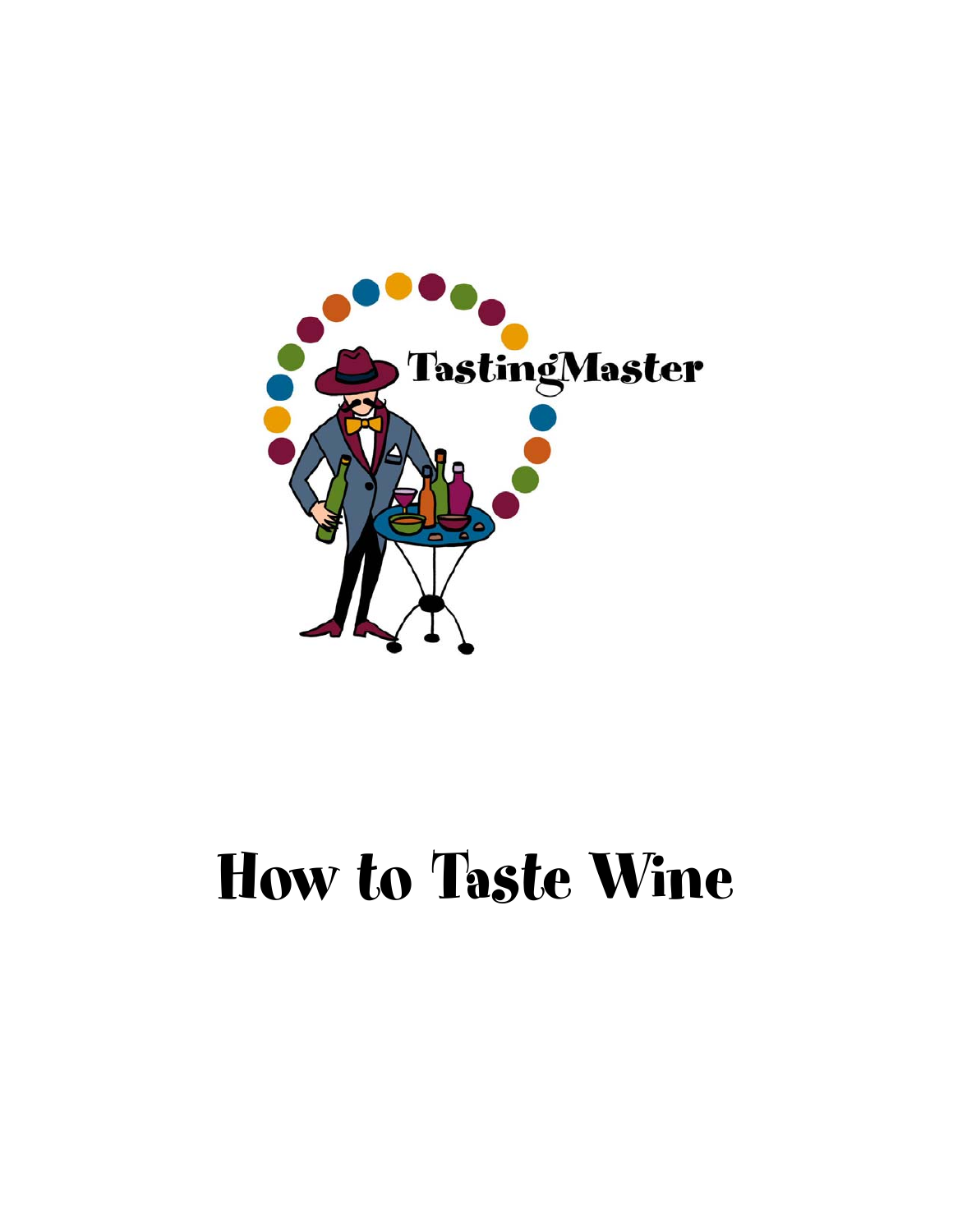

# **Table of Contents**

| 2.             |  |  |  |  |  |  |
|----------------|--|--|--|--|--|--|
| 3 <sub>1</sub> |  |  |  |  |  |  |
| $\mathbf{4}$ . |  |  |  |  |  |  |
| 5.             |  |  |  |  |  |  |
| 6.             |  |  |  |  |  |  |
| 7 <sub>1</sub> |  |  |  |  |  |  |
| 8.             |  |  |  |  |  |  |
| 9.             |  |  |  |  |  |  |
|                |  |  |  |  |  |  |
|                |  |  |  |  |  |  |
|                |  |  |  |  |  |  |
|                |  |  |  |  |  |  |
|                |  |  |  |  |  |  |
|                |  |  |  |  |  |  |

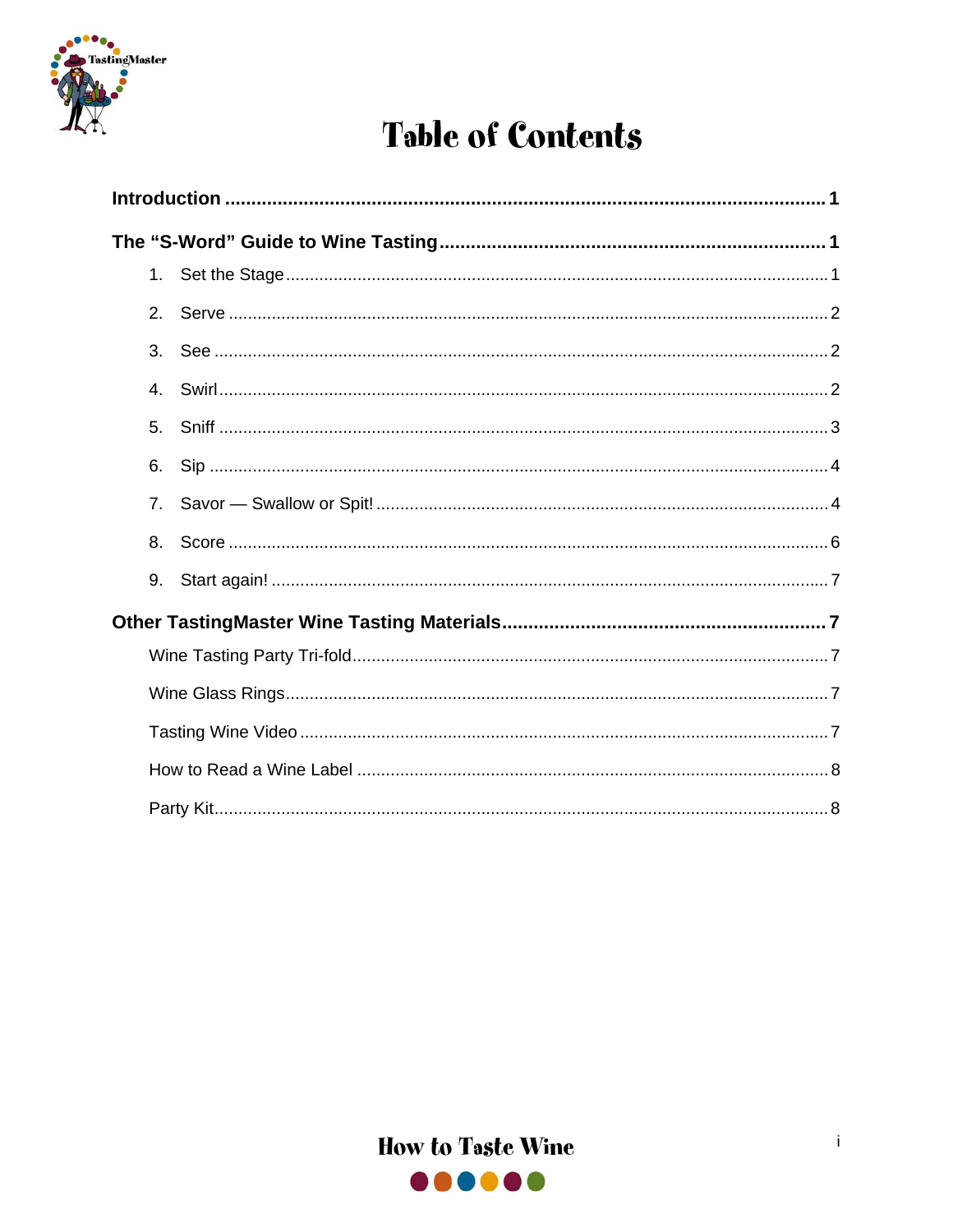<span id="page-2-0"></span>

## Introduction

Many of us know we like wine, but are hard-pressed to confidently describe the wines we like. Wine tasting skills can be learned, and in this case, learning is fun and delicious!

As you pay attention to what you are tasting, you will gain a vocabulary to describe what you like in a wine and what you don't like. Ordering wine from a wine list will become positive experience—no longer daunting and left for others to do.

Wine tasting can be enjoyed by anyone—from beginner to professional. There is no "right answer", since your own senses determine what is pleasing to you. Wherever you are on the journey, there are new wines to taste, new things to learn, and so much pleasure to experience.

This guide can be printed and distributed to anyone attending your wine event. It is also complemented by the 3-minute video "Wine Tasting" that you can play from the TastingMaster Tutorial section. This would be a great way to kick off a wine tasting event.

## The "S-Word" Guide to Wine Tasting

Follow this straightforward guide to wine tasting—it's easy to remember!

## **1. Set the Stage**

Ideally, when we are tasting wine, the setting should be as free of distractions as possible so we can better rely on our senses (sight, smell, and taste). However, unless you are in a professional setting, there will be distractions such as cooking smells and perfume. Try to eliminate as many distractions as you can and be aware of the surroundings while you are tasting wine.

Less obvious distractions are the effects of food we have recently eaten and comments of other people. Try to form your own opinions first if possible. Again, be aware of the surroundings and your "space".

The order in which you taste wines can skew your judgments. Wine changes after it has been opened, so it's possible that your opinion of a wine will change if you return to it. Return to wines you've tasted to re-evaluate and validate your comments and scores.



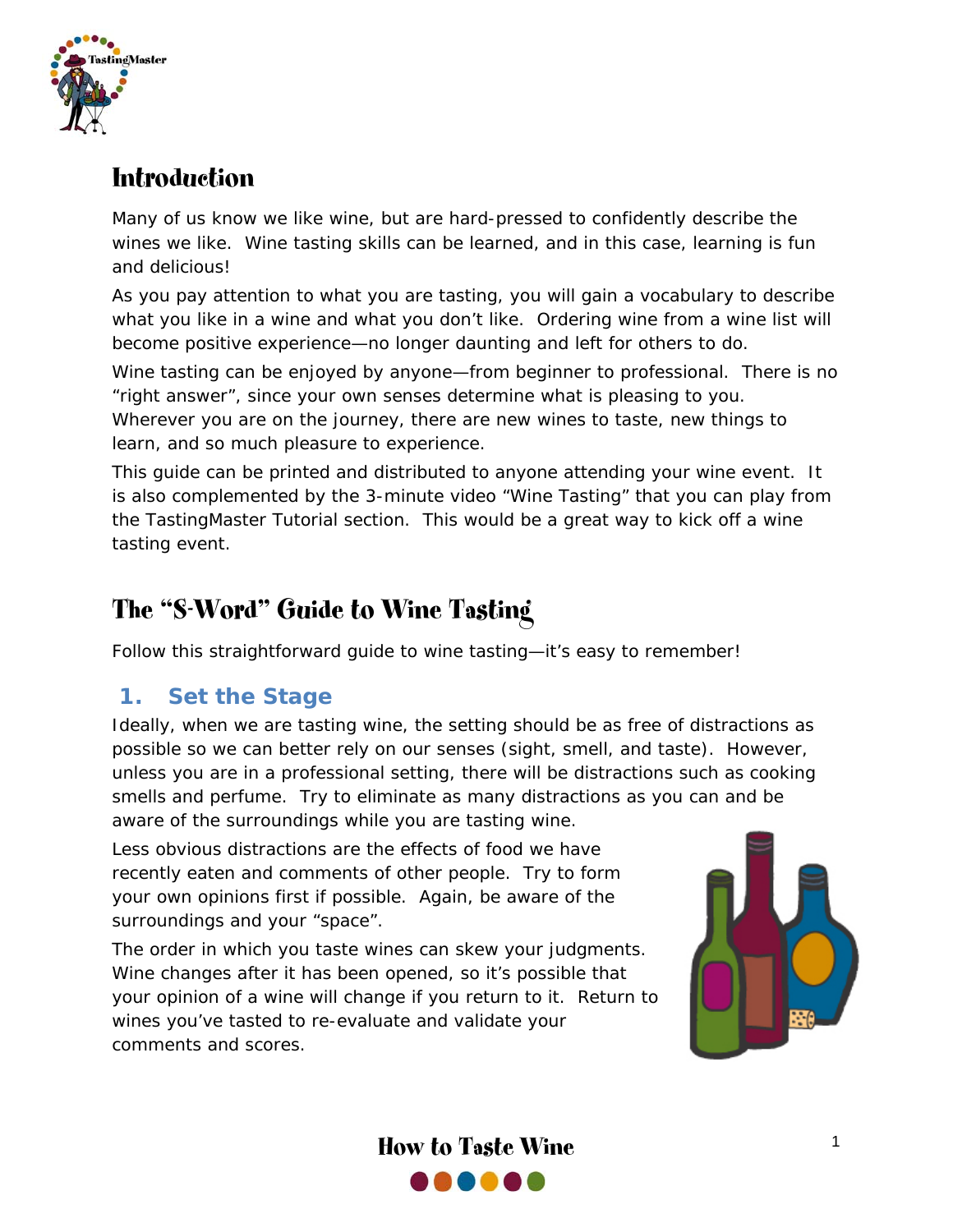<span id="page-3-0"></span>

## **2. Serve**

Glasses should be clean and dry. A recommended amount of wine to taste is about 2 ounces (about a third of a wine glass). This gives the wine air space for its aroma to expand.





## **3. See**

By looking at the wine, you can learn about its condition and age.

Hold the glass up against a white background or at least so light can shine through the glass. Tilt it about 45 degrees.

What should you look for?

**Clarity =** it should look clear and vibrant—not cloudy, murky, or dull.

**Color =** Look at the **color** in the middle of the bowl of the glass and at the rim. Describe the color:

> For red, is it ruby, cherry, garnet, maroon, or brownish? (e.g., a Pinot Noir will be more ruby in color, while a Cabernet Sauvignon will be violet)

For white, is it light-green, pale-yellow, buttercup, golden, amber, or straw-like?

**Intensity =** Is it pale or deep? The intensity of the color of the wine indicates its age. Red wines lose color as they age, while white wines gain color as they age.

> For example, an older red will be clearer and have brownish tints. A very old white will have a bronze-gold or amber color. Color intensity also varies with the type of the grape.

## **4. Swirl**

Rest the base of the glass on a hard surface, hold the stem, and rotate the wrist to swirl it. This releases more of the wine's **aroma**.

When the glass is held still, the liquid lingers along the sides as it returns to the bowl of the glass, forming **"legs"** or **"tears"**. People once attributed legs to "better wines". But today it more widely thought that legs merely reflect the amount of alcohol, and therefore, the sweetness in the wine. Legs are a product of the simple fact that alcohol (ethanol) in wine, evaporates more quickly than water, so the more legs, the more alcohol.

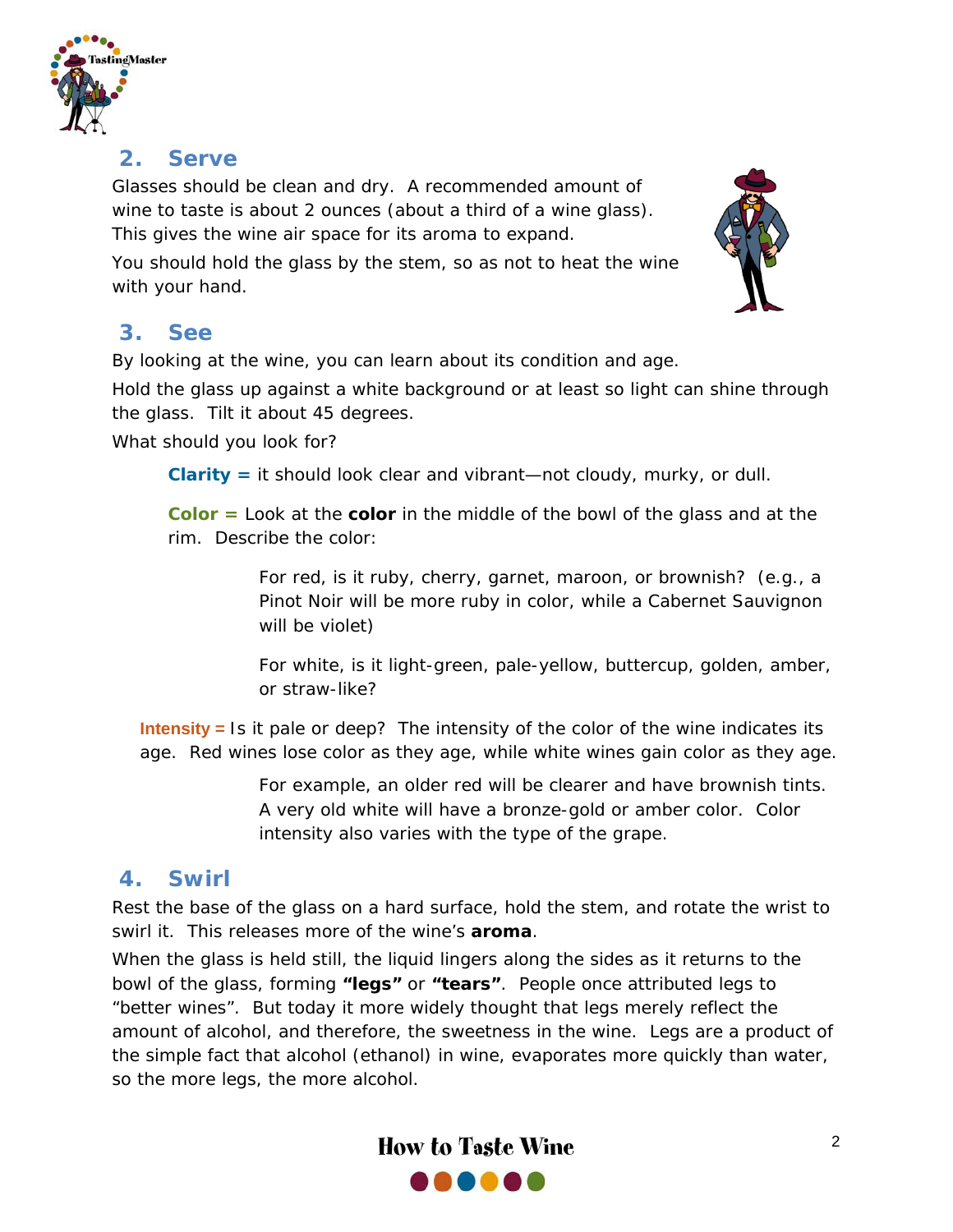<span id="page-4-0"></span>

## **5. Sniff**

Take a good sniff before you taste! You want to isolate the aromas from the physical properties of the wine, such as acidity, alcohol, and tannins. Besides, most of what we think of as taste is actually smell (some say over 70% of what we taste stems from what we smell). The smell of a wine is known as the **"nose"**.

Take a quick whiff to gain a first impression. Then stick your nose down into the glass and take a deep inhale through your nose. You are trying to fully absorb the aromas. The molecules must travel to your brain so you can associate names to smells. What comes to mind--a flower, fruit, spice, herb, nut, or other substance? Gently swirl the wine and let the aromas mix and mingle and sniff again.

What should you look for?

It may be difficult at first to describe what you smell, but you will quickly learn to identify such smells:

> **Fruity** (blackberries, plums, lemon, raspberries) **Floral** (perfumes like rose or lily) **Herbal** (mint, tarragon, rosemary, or grass) **Earthy** (mushrooms or dry leaves) **Spicy** (clove, cinnamon, pepper, spices) **Nutty** (oak, hazelnut, almond, pistachio)

#### More….

The idea is to *think* about what you smell. You will begin to describe the wine's character.

Here are a few definitions:

**Aroma =** smells associated with the grape variety

**Bouquet =** more complex smells that stem from aging in the bottle

**Nose =** can refer to either aroma or bouquet

Try to determine if what you smell is faint or pronounced (known as "intensity"). If you smell something musty or off-odor, there may be an issue with quality. It is at this stage that you might discover that a wine is **"corked"**. This condition means that the wine that has contaminated with TCA (2,4,6-Trichloroanisole). A corked wine has a characteristic odor, described as resembling a moldy newspaper, wet dog, or damp basement. In almost all cases of corked wine the wine's native aromas are reduced significantly; a very tainted wine is completely undrinkable (though harmless). Although TCA contamination usually comes from corks, it can

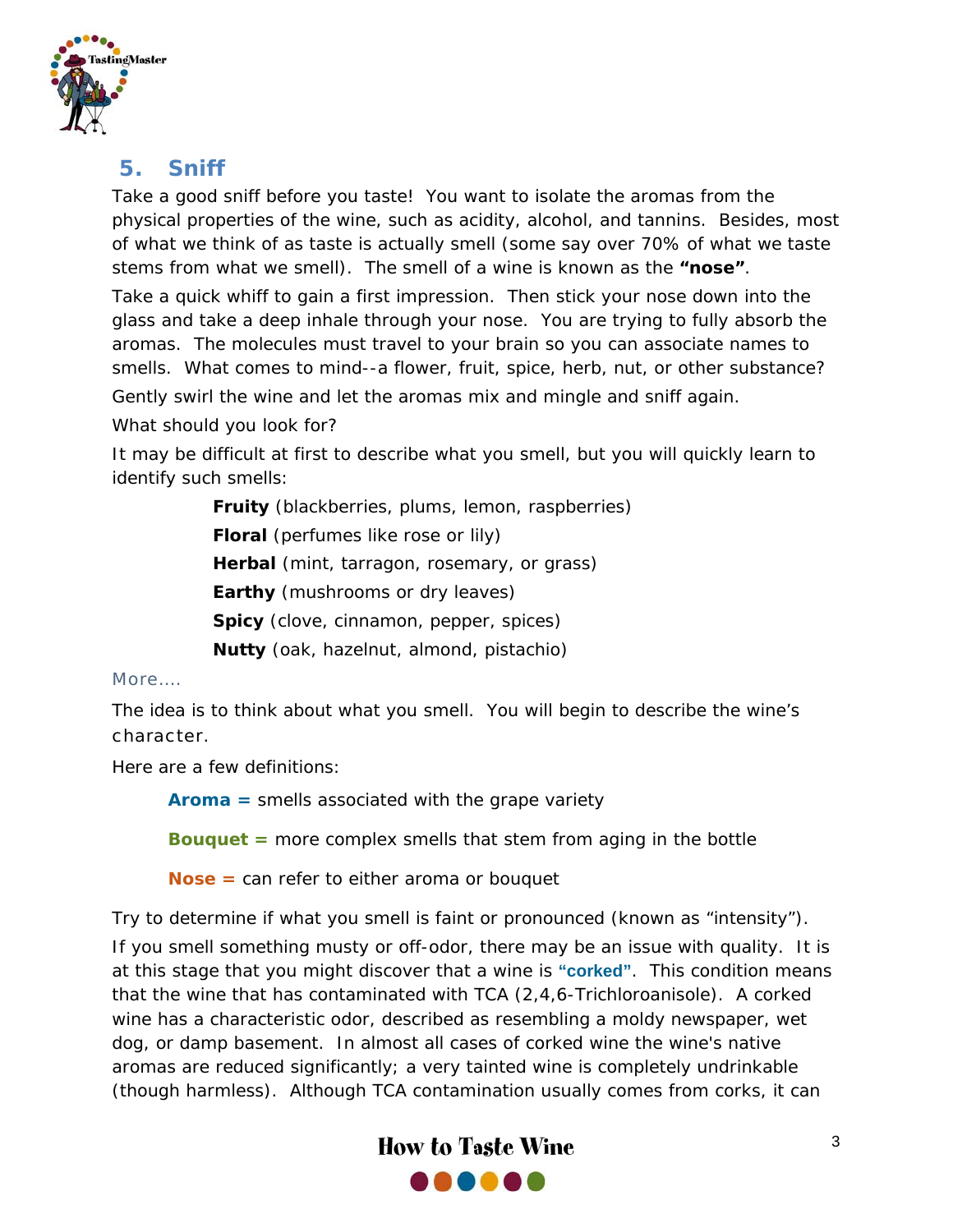<span id="page-5-0"></span>

also come from barrels, other cooperage or even from wood within the cellar including walls or beams. The wine industry estimates that as many as 3% to 7% of all wines have TCA contamination at levels that can be detected by consumers. Because most people are not trained to recognize the smell and taste of TCA, only a very small fraction of these bad bottles are ever returned to stores or sent back at a restaurant. If you get a corked wine, you should return it to the store from which it was purchased or refuse it at the restaurant.

## **6. Sip**

Take a small sip of wine and then take in a little air, making a sort of "slurping action". This aerates the wine a bit more, which releases more of the aromas. Swish the wine around so that it touches every part of your mouth for up to 15 seconds. This is known as **"chewing"** the wine!

What should you look for?

Your initial impression of the wine is important. Concentrate on these qualities:

**Body** = How does it feel in your mouth? Is it *light*, *medium*, or *heavy*? What is the texture like-- *rough* like wool or *smooth* like silk?

**Flavor =** Is it sweet or acidic? Is it spicy or fruity? Is it tasteless? How intense are the flavors?

*DO YOU LIKE THE WINE?* 

## **7. Savor — Swallow or Spit!**

**Savor** = To appreciate fully; enjoy or relish. We can't say enough about this



important step!

Swallow or spit and immediately exhale "finish". The better the wine, the longer through your nose. How long do the aroma and taste linger? This is called the finish.

After you have swallowed or spit out the than you had found by smelling with your wine, see if you can find more aromas nose, and note these aromas. Compare the aromas you found with your mouth with those you found with your nose, and

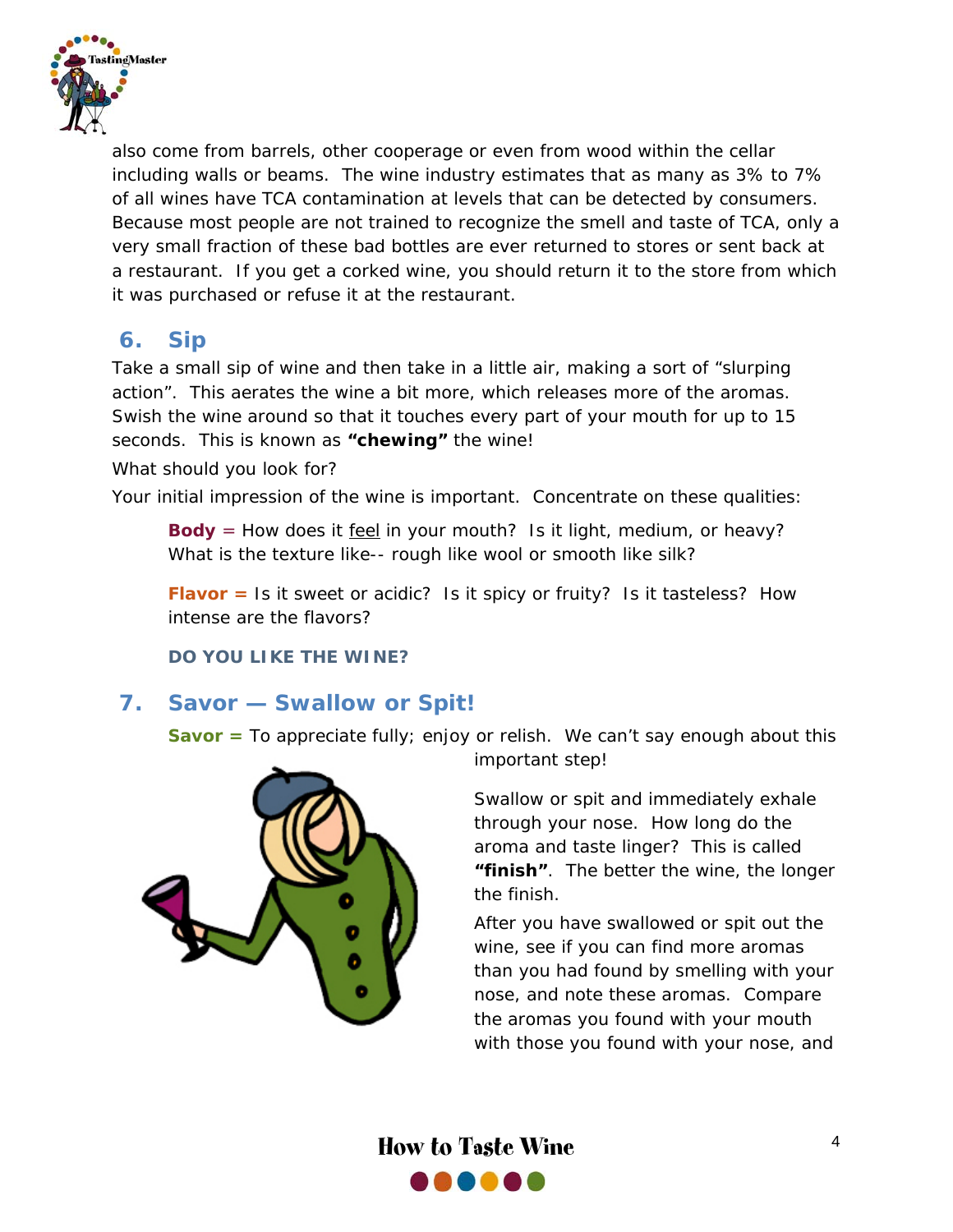

see if they are similar. If the aromas are basically the same, this is a sign of a wellmade wine. If they are different, there may be in issue with the quality of the wine.

If you plan to taste a number of wines, your judgment will remain clearer if you spit rather than swallow. Discard the remainder of the wine into a spittoon.

#### More….

Here's more to consider as you reflect about the wine you just tasted:

**Body =** This has to do with the volume and weight of the wine. Think of milk, where cream is full-bodied; regular milk is medium bodied; and skimmilk is light-bodied.

**Sweetness / Sugar =** If a wine is sweet, you'll immediately notice it on the tip of your tongue. During fermentation the sugars are converted into alcohol. Fermentation can be stopped while the wine is somewhat sweet, or it might continue until there's no apparent sugar in the wine. It is then called **"dry"** (and has less than .5% sugar); sweeter wines are sometimes referred to as **"off-dry"**.

**Acidity =** Too much acid (like lemon juice or vinegar) causes a wine to taste sour, tart or harsh. Too little, and it's known as **"flabby"** or **"wilted"**. Balance is very important if the wine is to be refreshing.

**Alcohol =** The alcohol shouldn't stand apart from the other elements. When the alcohol is too high, there will be a bit of a burning sensation after the wine is swallowed. Balance is also very important for this component.

**Tannin** = This is an astringent element that occurs naturally in the seeds, stems and skins of grapes and has a mouth-puckering quality. Tannin is the stuff that makes young red wines seem harsh and leaves the mouth feeling dry; its role as preservative is extremely important in high quality red wines that are made to age for many years.

**Fruit =** The taste and intensity of the fruit in the mouth; generally, the better the wine, the more evident the fruit. Also, younger wines will often display more fruit than mature wine.

**Crisp =** An acidic wine that is not overly sweet.

**Palate =** This refers to the taste and feel of the wine in the mouth.

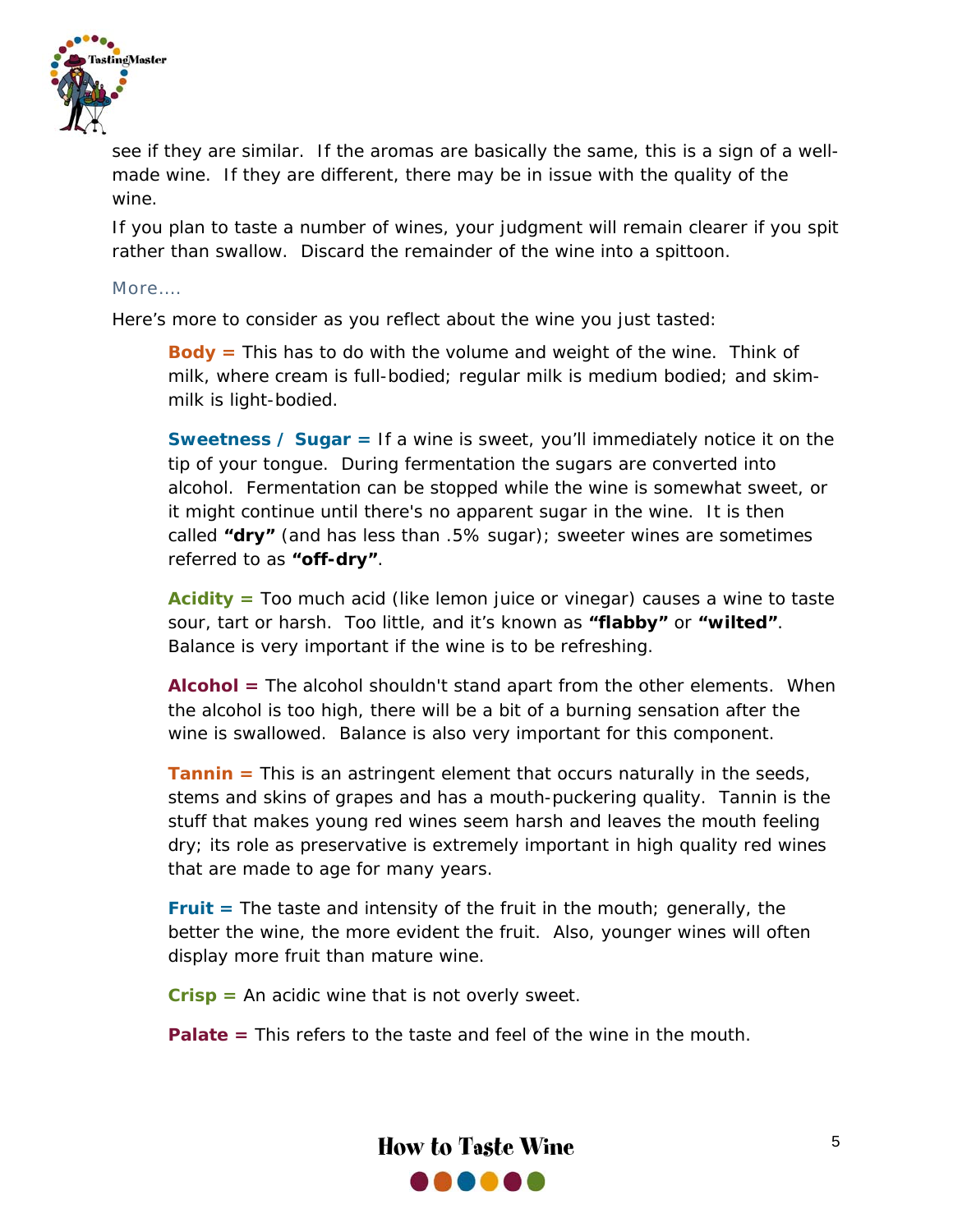<span id="page-7-0"></span>

**Finish =** The better the wine, the longer the aftertaste—sometimes over a minute. A long-lingering finish suggests the wine will age well; a short finish suggests that it is meant to be drunk now.

**Balance =** When all the components work together (acidity, sweetness, tannin, fruitiness), it is said to be in balance.

**Complex =** When a wine has multi-layers of flavors that change with aeration time, it is said to be complex.

#### *A GREAT WINE IS BALANCED, COMPLEX, AND OFFERS A LONG FINISH.*

#### **8. Score**

Having considered the above elements, what did you think of the wine? Give it a score, either overall (e.g., use a scale of 1 to 5 or 1 to 10) or by component (e.g., Appearance 0-4, Nose 0-6, Taste 0-6, Overall quality 0-4). TastingMaster software provides numerous scales for a tasting event.

**Sample Scoring Screen**

| Riley                  |                                                         |          |                                       |                                 |
|------------------------|---------------------------------------------------------|----------|---------------------------------------|---------------------------------|
|                        | Wines                                                   | 4        | <b>Tasting Notes</b><br>$\frac{1}{2}$ | Enter a value from 1 to 5 $\pm$ |
|                        | 2005 Rosenblum<br>▶ + Paso Robles [USA]<br>Zinfandel    | Ż        |                                       | 3                               |
|                        | 2005 Brown Estate<br>+ Chiles Valley [USA]<br>Zinfandel | <b>S</b> |                                       | 5                               |
|                        | 2005 A. Rafanelli<br><b>P</b> Dry Creek Valley<br>[USA] | ₹        |                                       | з                               |
|                        | 2005 Peachy<br>+ Canyon<br>Paso Robles [USA]            | J,       |                                       | 3                               |
|                        | 2005 Rosenblum<br>+ Amador County<br>[USA]              |          |                                       |                                 |
|                        |                                                         |          | Using simple 1-5 rating scale         |                                 |
| $5 = 1$ love this wine |                                                         |          | $2 =$ This wine is not that good      |                                 |

**4 = I really like this wine 1 = I really don't like this wine**

**3 = This wine is good**

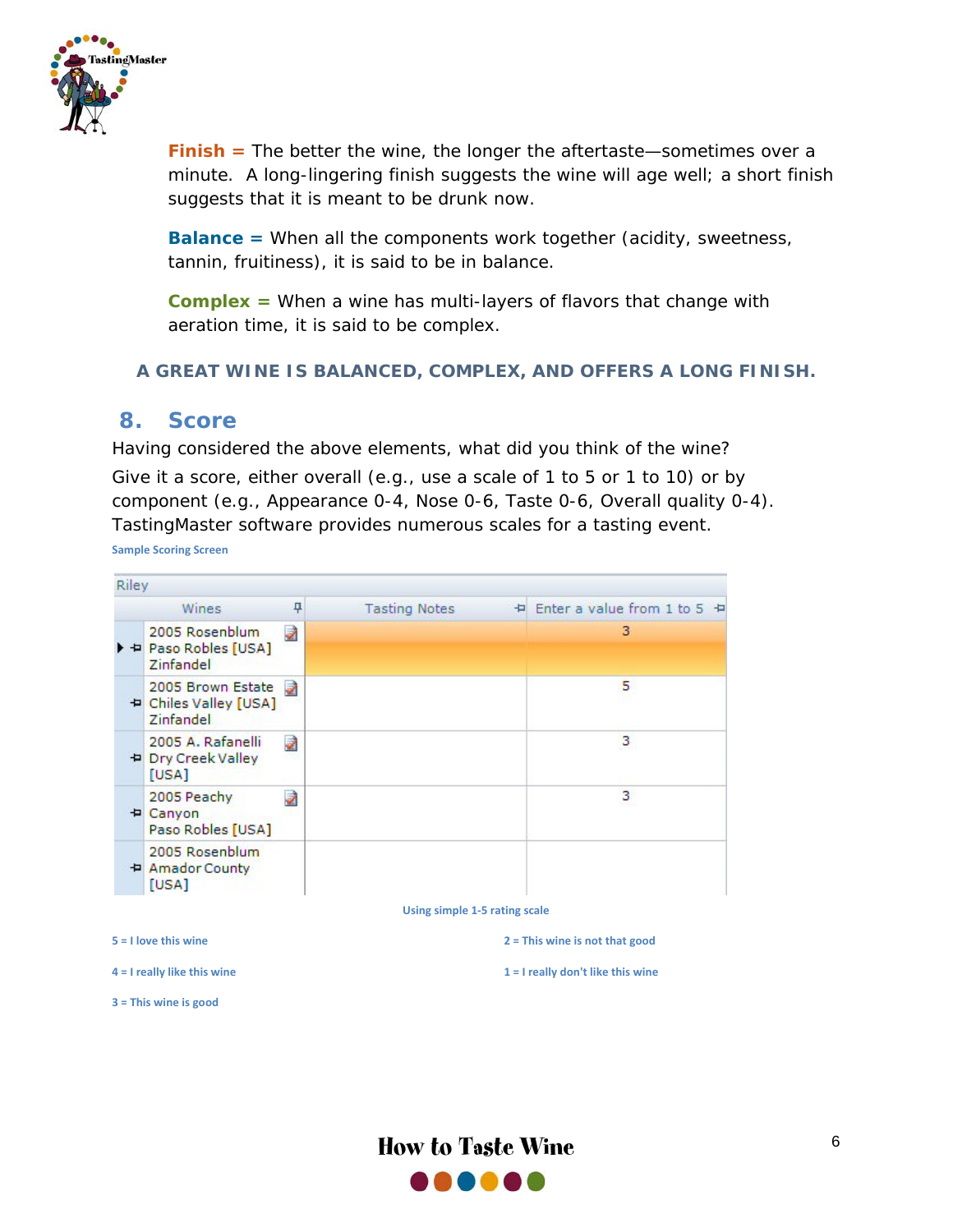<span id="page-8-0"></span>

Next type or write your comments. Did you like this wine? What was it about the wine that you liked or didn't like? How would you describe the flavor and the texture? The aroma and bouquet? The finish?



## **9. Start again!**

Taste the other wines in the same way and then taste them all again in a different sequence. Be sure to update your notes after re-tasting the wines.



# Other TastingMaster Wine Tasting Materials

## **Wine Tasting Party Tri-fold**

You can print the Wine Tasting Party Tri-fold from the "Get ready for your tasting" tab as you set up a new tasting. You can print a PDF without your wines inserted (write them in yourself) or you can let TastingMaster grab the wines you have selected for the tasting and place them in the Tri-fold before you print it.

This Tri-fold has a simplified version of this "How to Taste Wine" document to be used as a guide during the tasting event. Display it near the bottles of wine or next to the computer where people type their scores and tasting notes.

## **Wine Glass Rings**

You can print the Wine Glass Rings from the "Get ready for your tasting" tab as you set up a new tasting. You can print a PDF without taster names inserted (write them in yourself) or you can let TastingMaster grab the names of the tasters you have selected for the tasting and place them in the rings before you print.

## **Tasting Wine Video**

This 3-minute video was produced to complement this document and the Tri-fold. You can show it before people start tasting wine. It can be shown from the TastingMaster Tutorials menu.